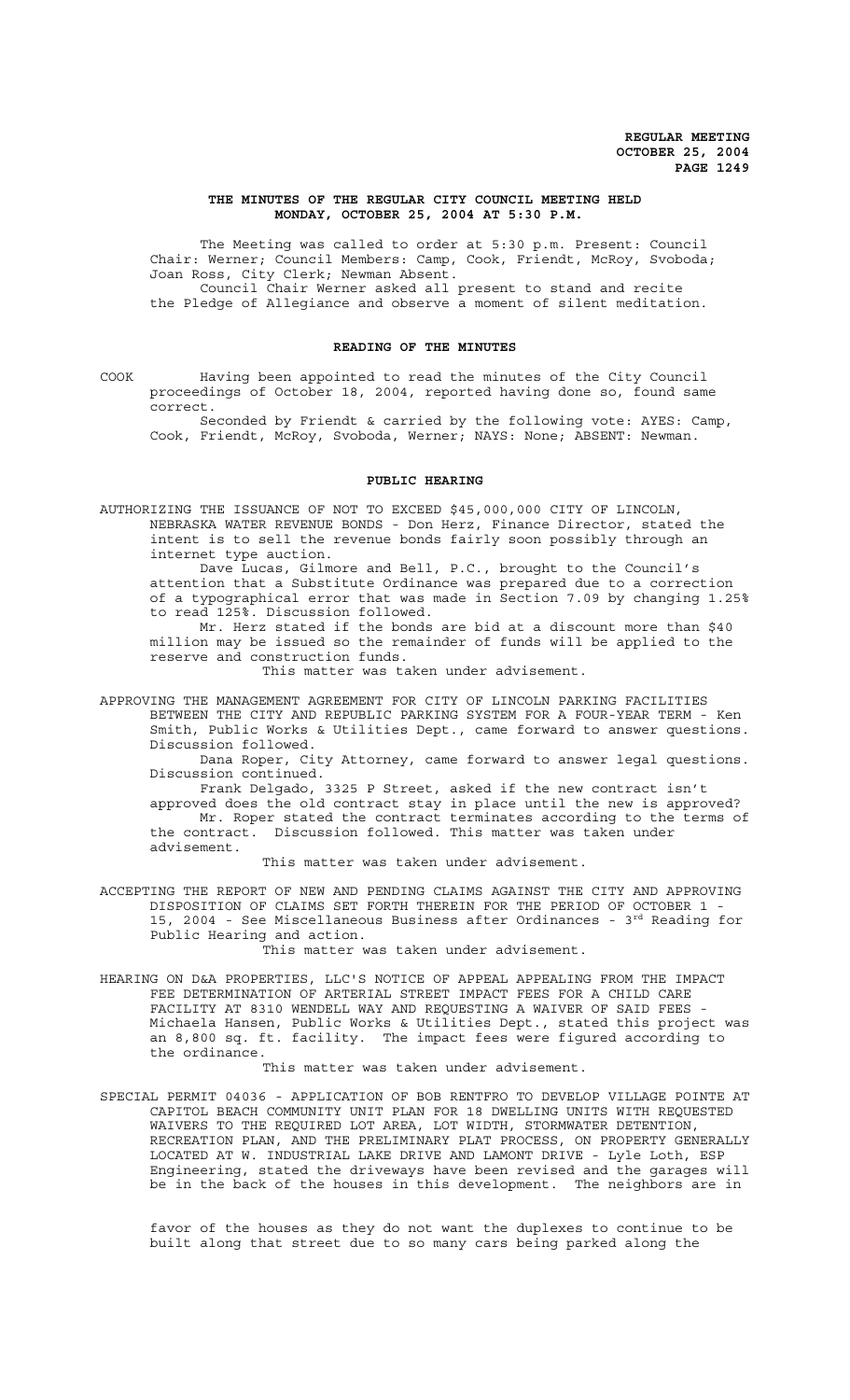> street. Discussion followed. Nicole Fleck-Tooze came forward to answer the question of storm water detention. There will be no drainage into Capitol Beach Lake. Discussion continued. This matter was taken under advisement.

APPOINTING REV. S.T. WILLIAMS TO THE COMMUNITY HEALTH ENDOWMENT BOARD OF

TRUSTEES FOR A THREE-YEAR TERM EXPIRING SEPTEMBER 1, 2007 - Bob Van Valkenburg, 7921 Reno Rd., came forward against the appointment. Corrie Kielty, Mayors Office, stated the Mayor's office received good input in reference to this appointment. Discussion followed. This matter was taken under advisement.

#### **MISCELLANEOUS BUSINESS**

Mike Morosin, 2055 "S" Street, presented documentation, for the record, of a court case involving Mr. Morosin 29 years ago. This matter was taken under advisement.

Glenn Cekal, 1420 C Street, came forward to thank the Public Works Dept. and Allan Abbott for the new street from  $13^{\text{th}}$  to  $17^{\text{th}}$  on C Street. He would like to see the alleys in the older neighborhoods repaired. This matter was taken under advisement.

**\*\* END OF PUBLIC HEARING \*\***

## **COUNCIL ACTION**

#### **LIQUOR RESOLUTIONS - NONE**

# **ORDINANCES - 2ND READING & ASSOCIATED RESOLUTIONS**

- VACATION NO. 04003 VACATING THE EAST-WEST ALLEY BETWEEN 21ST AND 22ND STREET, NORTH OF VINE STREET, AND VACATING THAT PORTION OF 21ST STREET BETWEEN VINE AND VACATED W STREET THAT HAS NOT ALREADY BEEN VACATED OR PURCHASED BY THE JOINT ANTELOPE VALLEY AUTHORITY, GENERALLY LOCATED AT 21ST AND VINE STREETS - CLERK read an ordinance, introduced by Jonathan Cook, vacating the east-west alley between 21st and 22<sup>nd</sup> Streets, north of Vine Street, and vacating that portion of 21<sup>st</sup> Street between Vine and vacated W Streets that has not already been vacated or purchased by the Joint Antelope Valley Authority, generally located at 21st Street and Vine Street, and retaining title thereto in the City of Lincoln, Lancaster County, Nebraska, the second time.
- AUTHORIZING THE ISSUANCE OF NOT TO EXCEED \$45,000,000 CITY OF LINCOLN NEBRASKA WATER REVENUE BONDS - CLERK read an ordinance, introduced by Jonathan Cook, authorizing the issuance of Water Revenue Bonds, the second time.

### **RESOLUTIONS**

- APPROVING THE MANAGEMENT AGREEMENT FOR CITY OF LINCOLN PARKING FACILITIES BETWEEN THE CITY AND REPUBLIC PARKING SYSTEM FOR A FOUR-YEAR TERM - PRIOR to reading:
- CAMP Moved to amend the agreement of Bill No. 04R-239 on page 1, change 100 North Centennial Mall to 100 South Centennial Mall and on page 4, Section V. delete Federal Parking Garage.

Seconded by McRoy & carried by the following vote: AYES: Camp, Cook, Friendt, McRoy, Svoboda, Werner; NAYS: None; ABSENT: Newman. CLERK Read the following resolution, introduced by Jonathan Cook, who

moved its adoption:<br>A-83049 BE IT RESOLVE BE IT RESOLVED by the City Council of the City of Lincoln, Nebraska:

That the "Management Agreement For City of Lincoln Parking Facilities" a copy of which is attached hereto, marked as Attachment "A" and made a part hereof by reference, under which Republic Parking System will manage the parking facilities of the City of Lincoln for a fouryear term upon the terms and conditions as set forth in said Agreement is hereby approved and the Mayor is authorized to execute the same on behalf of the City.

The City Clerk is directed to transmit one copy of the executed original Agreement to Republic Parking System, Republic Centre Suite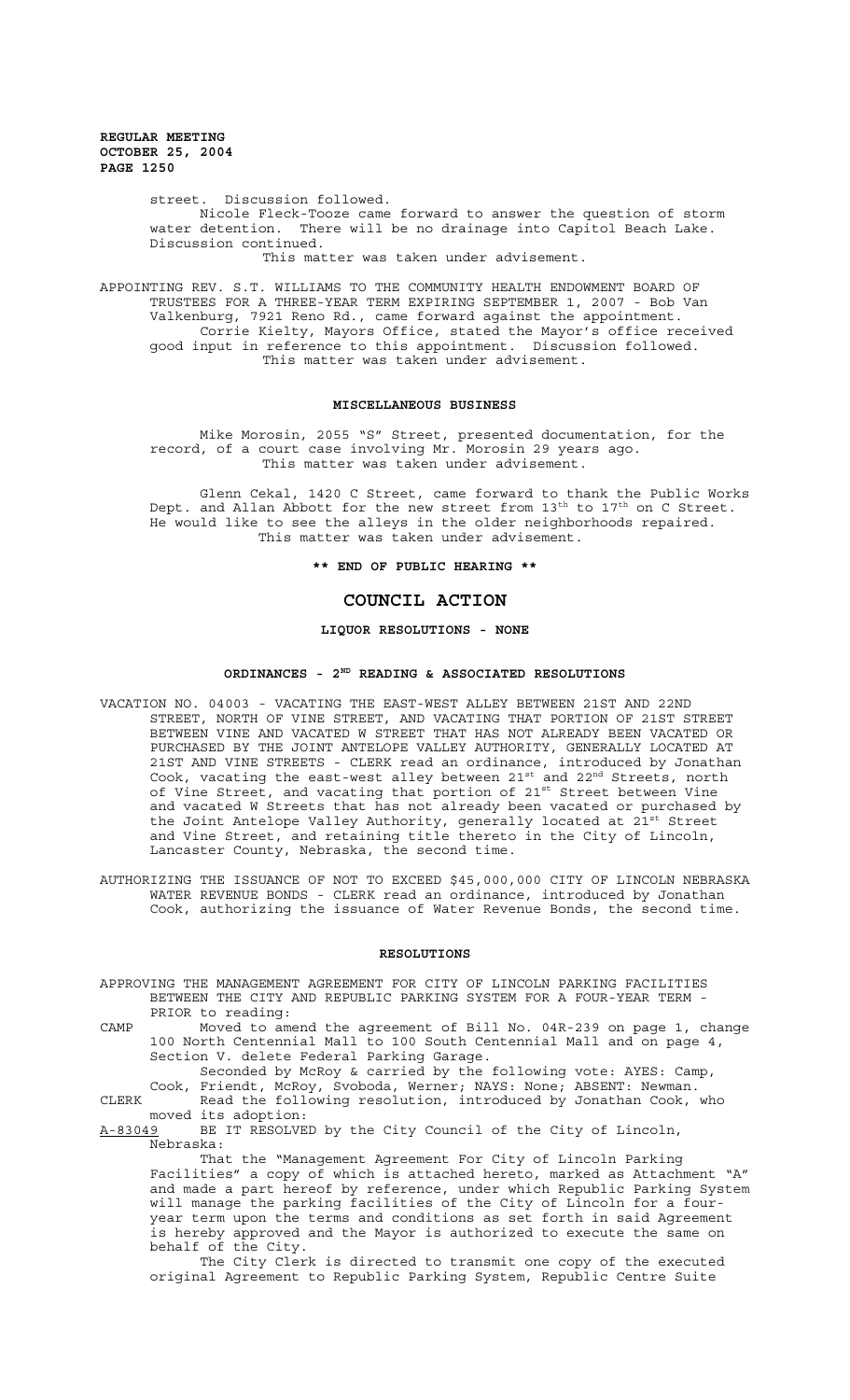200, Chattanooga, Tennessee 37450, and a copy of the Agreement to the City Parking Manager in the Public Works & Utilities Department. Introduced by Jonathan Cook Seconded by Friendt & carried by the following vote: AYES: Camp, Cook, Friendt, McRoy, Svoboda, Werner; NAYS: None; ABSENT: Newman. ACCEPTING THE REPORT OF NEW AND PENDING CLAIMS AGAINST THE CITY AND APPROVING DISPOSITION OF CLAIMS SET FORTH THEREIN FOR THE PERIOD OF OCTOBER 1 - 15, 2004 - CLERK read the following resolution, introduced by Jonathan Cook, who moved its adoption:<br>A-83050 BE IT RESOLVED by the C BE IT RESOLVED by the City Council of the City of Lincoln, Nebraska: That the claims listed in the attached report, marked as Exhibit "A", dated October 14, 2004, of various new and pending tort claims filed against the City of Lincoln with the Office of the City Attorney or the Office of the City Clerk, as well as claims which have been disposed of, are hereby received as required by Neb. Rev. Stat. § 13-905 (Reissue 1997). The dispositions of claims by the Office of the City Attorney, as shown by the attached report, are hereby approved: **DENIED ALLOWED OR SETTLED** Liberty Mutual Insurance (Claim No. WC413-732351) NAS\* Nancy K. Carpenter \$4,034.50 Albert Scheffert  $$1,070.00$  Chris A. Kelley 3,250.00<br>Bill Hilton 3,876.23 Kevin C. Furr 1,750.00 Kevin C. Furr 1,750.00 Joshua D. Lahm 1,044.68 Donald M. Neary 1,207.67 120.00 Francis Lucore 59.26<br>2,160.00 Norman L. Gutzmer Altha Janzen 98.78 Liberty Mutual Insurance (Claim No. WC972-262323) NAS\* Katherine Irons 1,781.55 \* No Amount Specified The City Attorney is hereby directed to mail to the various claimants listed herein a copy of this resolution which shows the final disposition of their claim. Introduced by Jonathan Cook Seconded by Svoboda & carried by the following vote: AYES: Camp, Cook, Friendt, McRoy, Svoboda, Werner; NAYS: None; ABSENT: Newman. HEARING ON D&A PROPERTIES, LLC'S NOTICE OF APPEAL APPEALING FROM THE IMPACT FEE DETERMINATION OF ARTERIAL STREET IMPACT FEES FOR A CHILD CARE FACILITY AT 8310 WENDELL WAY AND REQUESTING A WAIVER OF SAID FEES CLERK read the following resolution, introduced by Jonathan Cook, who moved its adoption for denial:<br>A-83051 WHEREAS, D&A Properties, WHEREAS, D&A Properties, LLC, hereinafter Appellant, is constructing a child daycare building located at 8310 Wendell Way; and WHEREAS, said building contains 8,800 sq. ft. of gross floor area as defined in Lincoln Municipal Code § 27.82.040; and WHEREAS, the Impact Fee Administrator calculated the arterial street impact fees for this use based upon the gross floor area using the arterial street impact fee schedule beginning January 1, 2004 for daycare center (\$2,702 per 1,000 sq. ft.); and WHEREAS, the Appellant filed its notice of appeal appealing the impact fee determination and requesting that the arterial street impact fees be waived or reduced as Appellant's use will be a valuable economic development for the City which will be lost as the cost of paying the impact fees will over-extend the financial abilities of the Appellant and that strict application of the impact fee ordinance's calculations under these circumstances work an unjust and undue burden on the Appellant; and WHEREAS, the City Council finds that the impact fee was correctly calculated and that there are no unusual circumstances of the development which demonstrate that the application of the fee to the development would be unfair or unjust as the requested waiver or reduction based upon economic hardship does not meet any of the stipulations or conditions required for reduction in or exemption from arterial street impact fees. NOW, THEREFORE, BE IT RESOLVED by the City Council of the City of Lincoln, Nebraska: That the impact fee notice of appeal filed by D&A Properties, LLC on September 30, 2004 is hereby denied for the following reasons:

1. The impact fee ordinance requires the arterial street impact fee to be calculated based upon the gross floor area of the building.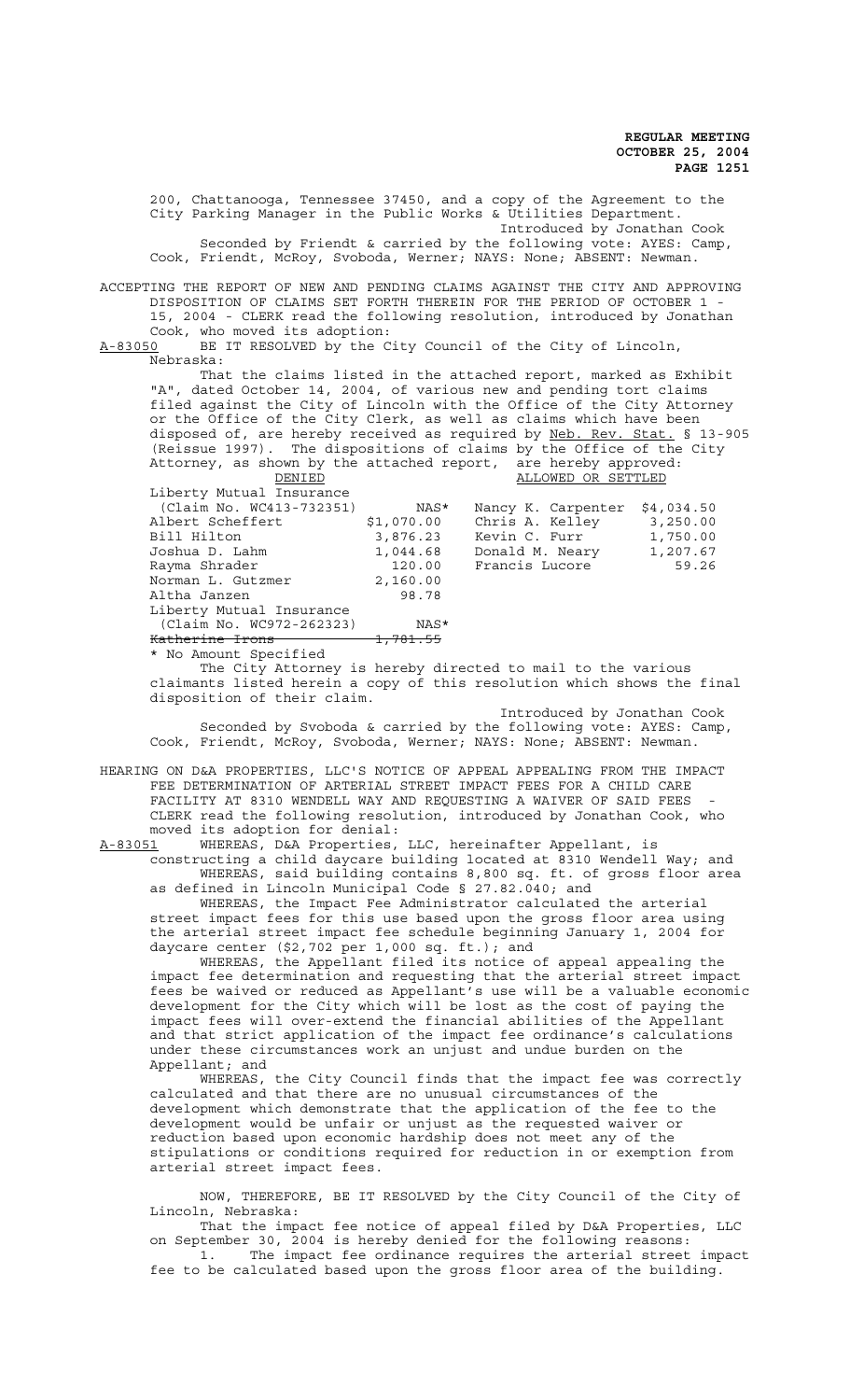> 2. Appellant's argument is no different than other users could make.

3. The arterial street impact fee schedule is based upon the ITE traffic generation manual. In the manual the most common characterization for uses is based upon gross floor area. The daycare center trip rate has been calculated based upon 61 traffic count studies nationwide for daycare center uses and accurately reflects the impact of the Appellant's proposed use.

4. The requested exemption does not meet any of the stipulations or conditions required for reduction or exemption from arterial street impact fees.

Introduced Jonathan Cook Seconded by Svoboda & carried by the following vote: AYES: Camp, Cook, Friendt, McRoy, Svoboda, Werner; NAYS: None; ABSENT: Newman.

SPECIAL PERMIT 04036 - APPLICATION OF BOB RENTFRO TO DEVELOP VILLAGE POINTE AT CAPITOL BEACH COMMUNITY UNIT PLAN FOR 18 DWELLING UNITS WITH REQUESTED WAIVERS TO THE REQUIRED LOT AREA, LOT WIDTH, STORMWATER DETENTION, RECREATION PLAN, AND THE PRELIMINARY PLAT PROCESS, ON PROPERTY GENERALLY LOCATED AT W. INDUSTRIAL LAKE DRIVE AND LAMONT DRIVE - CLERK read the following resolution, introduced by Jonathan Cook, who moved its adoption:

A-83052 WHEREAS, Bob Rentfro has submitted an application designated as Special Permit No. 04036 for authority to develop Village Pointe at Capitol Beach Community Unit Plan consisting of 18 dwelling units, with requested waivers to the lot area, lot width, stormwater detention and recreation plan requirements on property located at W. Industrial Lake Drive and Lamont Drive, and legally described to wit:

> Lot 1 and 2, Block 3, Lincoln Saline Wetland Nature Center 1st Addition, Lots 3 through 13, Block 7, and Outlot A, Capitol Beach East Addition, and the east 30 feet of Lamont Drive adjacent thereto, all located in the East Half of Section 22, Township 10 North, Range 6 East of the 6th P.M., Lancaster County, Nebraska;

WHEREAS, the real property adjacent to the area included within the site plan for this community unit plan will not be adversely affected; and WHEREAS, said site plan together with the terms and conditions

hereinafter set forth are consistent with the intent and purpose of Title 27 of the Lincoln Municipal Code to promote the public health, safety, and general welfare.

NOW, THEREFORE, BE IT RESOLVED by the City Council of the City of Lincoln, Nebraska:

That the application of Bob Rentfro, hereinafter referred to as "Permittee", to develop Village Point at Capitol Beach Community Unit Plan, on the property legally described above, be and the same is hereby granted under the provisions of Section 27.63.320 and Chapter 27.65 of the Lincoln Municipal Code upon condition that construction and operation of said community unit plan be in strict compliance with said application, the site plan, and the following additional express terms, conditions, and

requirements:<br>1. T This permit approves 18 dwelling units and the following waivers to the Land Subdivision Ordinance, Zoning Code and Design Standards:

> a. The requirement of Lincoln Municipal Code § 26.11.020 that a preliminary plat is required for all subdivisions is waived, except that this waiver of the preliminary plat shall only be effective for a period of ten years from the date of the this approval, and shall be of no force or effect thereafter. This waiver is further subject to the requirement that if any final plat on all or a portion of the approved community unit plan is submitted five years or more after the effective date of the community unit plan, the City may require that a new community unit plan be submitted, pursuant to all the provisions of Section 26.31.015. A new community unit plan may be required if the subdivision ordinance, the

design standards, or the required improvements have been amended by the city; and as a result, the community unit plan as originally approved does not comply with the amended rules and regulations.

b. The requirements of Lincoln Municipal Code § 27.15.080(a) which require a minimum lot area of 6,000 sq. ft. and an average lot width of 50 ft. are waived in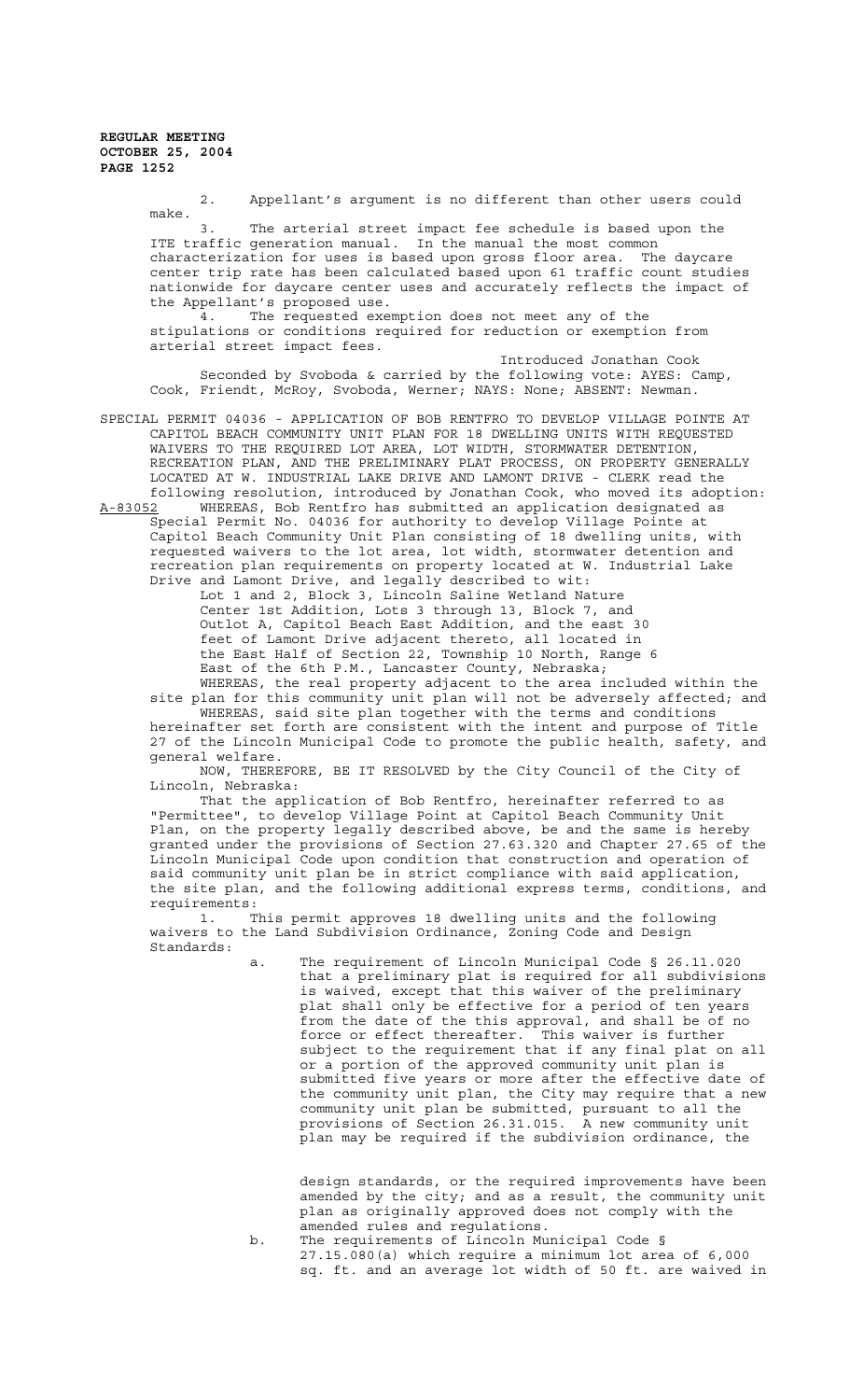order to create more lots within the CUP in order to provide affordable housing.

- c. The requirement of Lincoln Municipal Code § 26.23.105 for on-site stormwater detention to limit the peak rate of stormwater discharge from the subdivision is waived as the Department of Public Works & Utilities has determined stormwater detention is not necessary for this development.
- 2. Before receiving building permits:
	- a. The Permittee must submit an acceptable revised and reproducible final plan including five copies.
	- b. The construction plans must conform to the approved plans.
	- c. Final plats within the area of this CUP must be approved by the City.

3. Before occupying the dwelling units all development and construction must be completed in conformance with the approved plans.

4. All privately-owned improvements must be permanently maintained by the Permittee or an appropriately established homeowners association approved by the City Attorney.

5. The site plan approved by this permit shall be the basis for all interpretations of setbacks, yards, locations of buildings, location of parking and circulation elements, and similar matters.

6. The terms, conditions, and requirements of this resolution shall be binding and obligatory upon the Permittee and Permittee's successors, and assigns. The building official shall report violations to the City Council which may revoke the special permit or take such other action as may be necessary to gain compliance.

7. The Permittee shall sign and return the City's letter of acceptance to the City Clerk within 30 days following approval of the special permit, provided, however, said 30-day period may be extended up to six months by administrative amendment. The City Clerk shall file a copy of the resolution approving the special permit and the letter of acceptance with the Register of Deeds, filing fees therefor to be paid in advance by the Permittee.

Introduced by Jonathan Cook Seconded by Svoboda & carried by the following vote: AYES: Camp, Cook, Friendt, McRoy, Svoboda, Werner; NAYS: None; ABSENT: Newman.

APPOINTING REV. S.T. WILLIAMS TO THE COMMUNITY HEALTH ENDOWMENT BOARD OF TRUSTEES FOR A THREE-YEAR TERM EXPIRING SEPTEMBER 1, 2007 - PRIOR to reading:

COOK Moved to delay Bill No. 04R-286 for one week to have Public Hearing & action on 11/1/04.

Seconded by Friendt & **LOST** by the following vote: AYES: Camp,

Friendt; NAYS: Cook, McRoy, Svoboda, Werner; ABSENT: Newman. CLERK Read the following resolution, introduced by Jonathan Cook, who moved its adoption:

A-83053 BE IT RESOLVED by the City Council of the City of Lincoln, Nebraska: That the appointment of Rev. S.T. Williams to the Community Health Endowment Board of Trustees for a three-year term expiring September 1, 2007 is hereby approved.

Introduced by Jonathan Cook Seconded by McRoy & carried by the following vote: AYES: Camp, Cook, Friendt, McRoy, Svoboda, Werner; NAYS: None; ABSENT: Newman.

### **PETITIONS & COMMUNICATIONS**

## **REPORTS OF CITY OFFICERS**

CLERK'S LETTER AND MAYOR'S APPROVAL OF RESOLUTIONS AND ORDINANCES PASSED BY THE CITY COUNCIL ON OCTOBER 18, 2004 - CLERK presented said report which was placed on file in the Office of the City Clerk.

APPROVING THE DISTRIBUTION OF FUNDS REPRESENTING INTEREST EARNINGS ON SHORT-TERM INVESTMENTS OF IDLE FUNDS DURING THE MONTH ENDED SEPTEMBER 30, 2004 - CLERK read the following resolution, introduced by Glenn Friendt, who moved its adoption:

A-83054 BE IT RESOLVED by the City Council of the City of Lincoln, Nebraska: That during the month ended September 30, 2004, \$296,424.76 was earned from the Investments of "IDLE FUNDS". The same is hereby distributed to the various funds on a pro-rata basis using the balance of each fund and allocating a portion of the interest on the ratio that such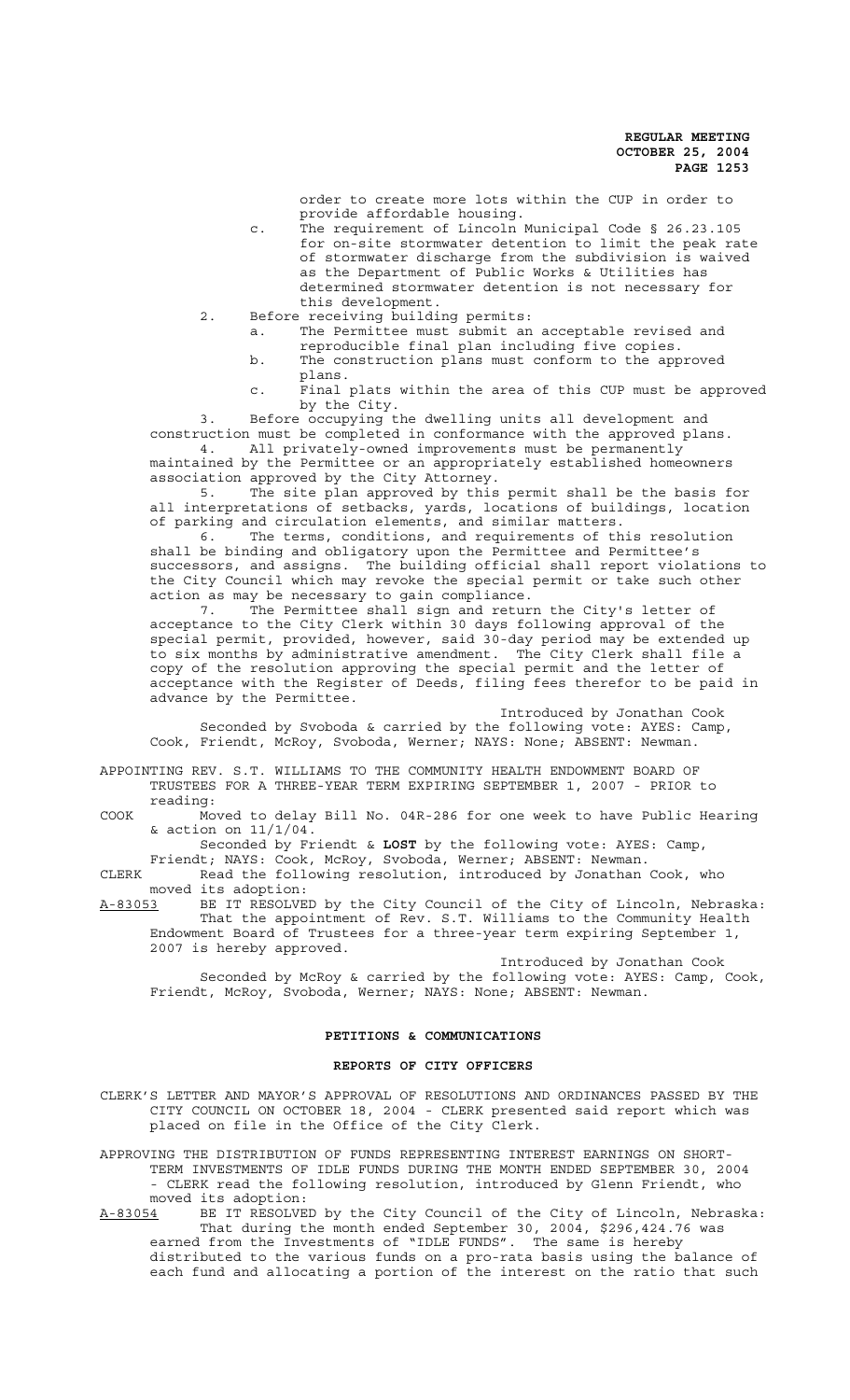balance bears to the total of all fund balances.

Introduced by Glenn Friendt Seconded by Svoboda & carried by the following vote: AYES: Camp, Cook, Friendt, McRoy, Svoboda, Werner; NAYS: None; ABSENT: Newman.

INVESTMENT OF FUNDS FOR THE WEEK OF OCTOBER 4 THRU 15, 2004 - CLERK read the following resolution, introduced by Glenn Friendt, who moved its adoption: A-83055 BE IT HEREBY RESOLVED BY THE CITY COUNCIL of the City of Lincoln, Nebraska:

That the attached list of investments be confirmed and approved, and the City Treasurer is hereby directed to hold said investments until maturity unless otherwise directed by the City Council. Introduced by Glenn Friendt

Seconded by Svoboda & carried by the following vote: AYES: Camp, Cook, Friendt, McRoy, Svoboda, Werner; NAYS: None; ABSENT: Newman.

- REPORT FROM CITY TREASURER OF TELECOMMUNICATION OCCUPATION TAX FOR THE MONTH OF SEPT., 2004: NOSVA, EXCEL, AMERIVISION, VARTEC, CLARICOM NETWORKS, ACCESSLINE - CLERK presented said report which was placed on file in the Office of the City Clerk. **(20)**
- REPORT OF CITY TREASURER OF CITY CASH ON HAND AT THE CLOSE OF BUSINESS SEPTEMBER 30, 2004 - CLERK presented said report which was placed on file in the Office of the City Clerk. **(5-21)**
- ASSESSMENT RESOLUTION FOR DOWNTOWN BUSINESS IMPROVEMENT DISTRICT FOR BOARD OF EQUALIZATION MONDAY, NOVEMBER 1, 2004 AT 1:30 P.M. - CLERK read the following resolution, introduced by Glenn Friendt, who moved its adoption:<br>A-83056 BE IT RESOLVED by the City Council of the City of Lincoln, Nebraska: A-83056 BE IT RESOLVED by the City Council of the City of Lincoln, Nebraska: That the cost of providing for the development of public activities and the promotion of public events in the Downtown Business Improvement District including management and promotion and advocacy of retail trade activities or other promotional activities in the district area; enhancement of the enforcement of parking regulations and the provision of security within the district area; the improvement of parking availability; the provision of physical improvements for decoration and security purposes; the maintenance, repair, and reconstruction of improvements of other facilities authorized by the Business Improvement District Act not otherwise subject to maintenance, repair, or reconstruction under or within another business improvement district; any other projects or undertakings for the benefit of the public facilities in the district area; the employment of or contracting for personnel, including administrators, to provide for any service as may be necessary or proper to carry out the purposes of the Business Improvements District Act and cost incidental thereto, be and the same is hereby assessed upon the property in said district described in the proposed Distribution of Assessment attached to this resolution, marked "Proposed Distribution of Assessment of the Downtown Business Improvement District", and made a part hereof; that the cost of said public activities and promotion of public events is the sum of \$248,354.06; that the property set forth in the proposed Distribution of Assessment is specially benefitted by such activities and improvement; that each piece and parcel or property described is specially benefitted in the amount set forth therein, and no property is taxed more than the special benefits accruing thereto by reason of said activities and improvements; that the cost of said activities and improvements is hereby apportioned and assessed upon the several pieces and parcels of property in said district in the manner and amount set forth in the proposed Distribution of Assessment of the Downtown Business Improvement District.

BE IT FURTHER RESOLVED that the City Clerk be and is hereby directed to record this resolution in the minutes of the City Council with the vote thereon by yeas and nays.

AND BE IT FURTHER RESOLVED that the City Council sit as Board of Equalization for the purpose of equalizing said assessments on \_\_\_\_\_\_\_\_day of  $\frac{1}{2004 \text{ at } \frac{m}{2004 \text{ at } \frac{m}{2004 \text{ at } \frac{m}{2004 \text{ at } \frac{m}{2004 \text{ at } \frac{m}{2004 \text{ at } \frac{m}{2004 \text{ at } \frac{m}{2004 \text{ at } \frac{m}{2004 \text{ at } \frac{m}{2004 \text{ at } \frac{m}{2004 \text{ at } \frac{m}{2004 \text{ at } \frac{m}{2004 \text{ at } \frac{m}{2004 \text{ at } \frac{m}{2004 \text{ at } \frac{m}{20$  $\overline{\text{with adjourmments from day to}}$ day until the work of equalizing said assessments shall be completed. Introduced by Glenn Friendt Seconded by Svoboda & carried by the following vote: AYES: Camp, Cook, Friendt, McRoy, Svoboda, Werner; NAYS: None; ABSENT: Newman.

ASSESSMENT RESOLUTION FOR DOWNTOWN MAINTENANCE IMPROVEMENT DISTRICT FOR BOARD OF EQUALIZATION MONDAY, NOVEMBER 1, 2004 AT 1:30 P.M. - CLERK read the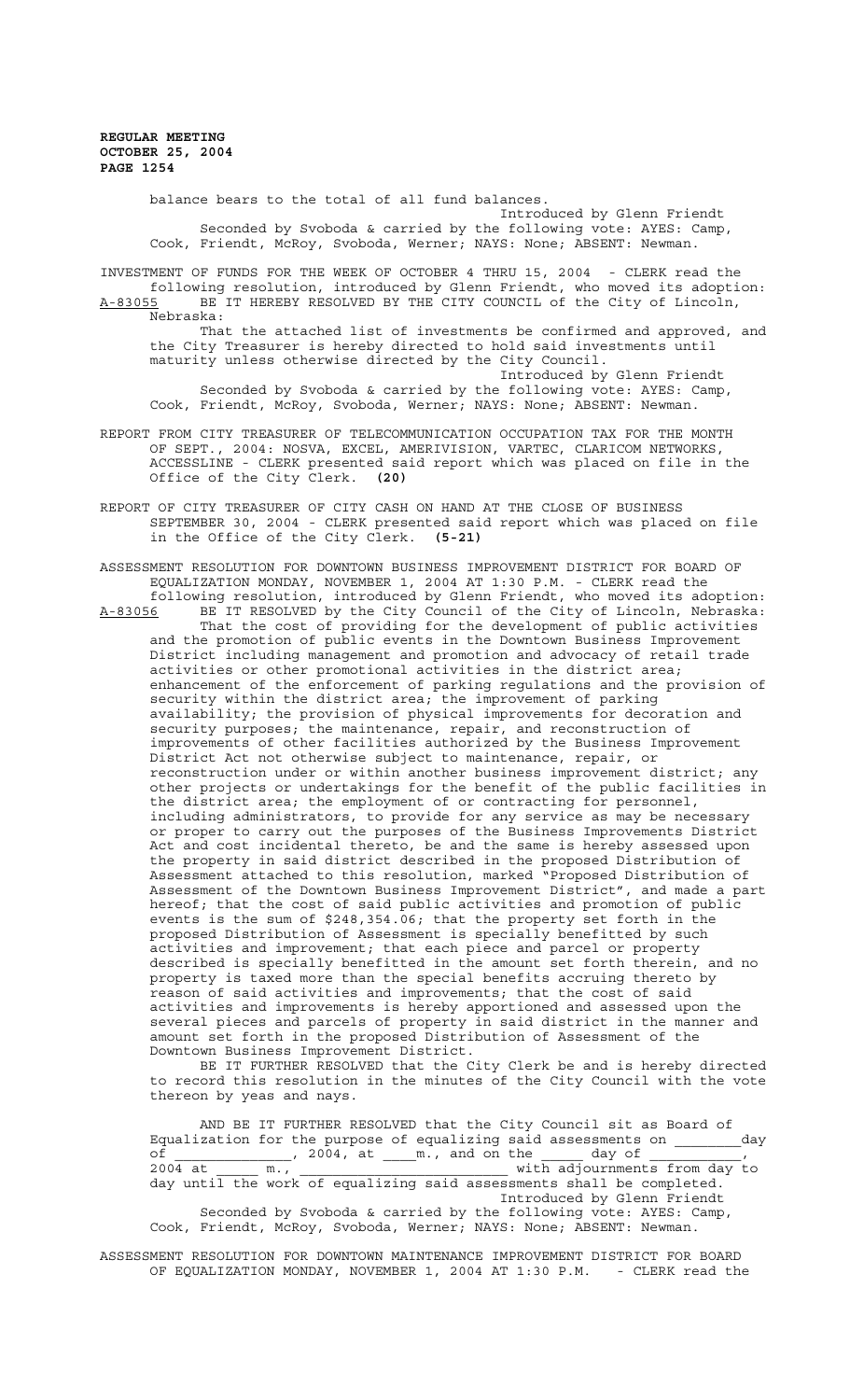following resolution, introduced by Glenn Friendt, who moved its adoption:<br>A-83057 BE IT RESOLVED by the City Council of the City of Lincoln, Nebraska: BE IT RESOLVED by the City Council of the City of Lincoln, Nebraska: That the cost of providing for the development of public activities and the promotion of public events in the Downtown Maintenance Improvement District including management and promotion and advocacy of retail trade activities or other promotional activities in the district area; enhancement of the enforcement of parking regulations and the provision of security within the district area; the improvement of parking availability; the provision of physical improvements for decoration and security purposes; the maintenance, repair, and reconstruction of improvements of other facilities authorized by the Business Improvement District Act not otherwise subject to maintenance, repair, or reconstruction under or within another business improvement district; any other projects or undertakings for the benefit of the public facilities in the district area; the employment of or contracting for personnel, including administrators, to provide for any service as may be necessary or proper to carry out the purposes of the Business Improvements District Act and cost incidental thereto, be and the same is hereby assessed upon the property in said district described in the proposed Distribution of Assessment attached to this resolution, marked "Proposed Distribution of Assessment for the Downtown Maintenance Improvement District", and made a part hereof; that the cost of said public activities and promotion of public events is the sum of \$185,104.37; that the property set forth in the proposed Distribution of Assessment is specially benefitted by such activities and improvement; that each piece and parcel or property described is specially benefitted in the amount set forth therein, and no property is taxed more than the special benefits accruing thereto by reason of said activities and improvements; that the cost of said activities and improvements is hereby apportioned and assessed upon the several pieces and parcels of property in said district in the manner and amount set forth in the proposed Distribution of Assessment of the Downtown Maintenance Improvement District.

BE IT FURTHER RESOLVED that the City Clerk be and is hereby directed to record this resolution in the minutes of the City Council with the vote thereon by yeas and nays.

AND BE IT FURTHER RESOLVED that the City Council sit as Board of Equalization for the purpose of equalizing said assessments on \_\_\_\_\_\_\_\_day of  $\frac{1}{2004 \text{ at }}$ ,  $2004$ , at  $\frac{1}{2004}$ , and on the  $\frac{1}{2004 \text{ at }}$  day of  $\frac{1}{m}$ ,  $\frac{1}{m}$ ,  $\frac{1}{m}$ ,  $\frac{1}{m}$ ,  $\frac{1}{m}$ , with adjournments from day to day until the work of equalizing said assessments shall be completed. Introduced by Glenn Friendt

Seconded by Svoboda & carried by the following vote: AYES: Camp, Cook, Friendt, McRoy, Svoboda, Werner; NAYS: None; ABSENT: Newman.

ASSESSMENT RESOLUTION FOR DOWNTOWN CORE BUSINESS IMPROVEMENT DISTRICT OVERLAY FOR BOARD OF EQUALIZATION MONDAY, NOVEMBER 1, 2004 AT 1:30 P.M. - CLERK read the following resolution, introduced by Glenn Friendt, who moved its adoption:

A-83058 BE IT RESOLVED by the City Council of the City of Lincoln, Nebraska: That the cost of providing for the development of public activities and the promotion of public events in the Core Business Improvement District Overlay including management and promotion and advocacy of retail trade activities or other promotional activities in the district area; enhancement of the enforcement of parking regulations and the provision of security within the district area; the improvement of parking availability; the provision of physical improvements for decoration and security purposes; the maintenance, repair, and reconstruction of improvements of other facilities authorized by the Business Improvement District Act not otherwise subject to maintenance, repair, or reconstruction under or within another business improvement district; any other projects or undertakings for the benefit of the public facilities in the district area; the employment of or contracting for personnel, including administrators, to provide for any service as may be necessary or proper to carry out the purposes of the Business Improvements District Act and cost incidental thereto, be and the same is hereby assessed upon the property in said district described in the proposed Distribution of Assessment attached to this resolution, marked "Proposed Distribution of Assessment for the Core Business Improvement District Overlay", and made a part hereof; that the cost of said public activities and promotion of public events is the sum of \$154,513.68; that the property set forth in .<br>the proposed Distribution of Assessment is specially benefitted by such activities and improvement; that each piece and parcel or property described is specially benefitted in the amount set forth therein, and no property is taxed more than the special benefits accruing thereto by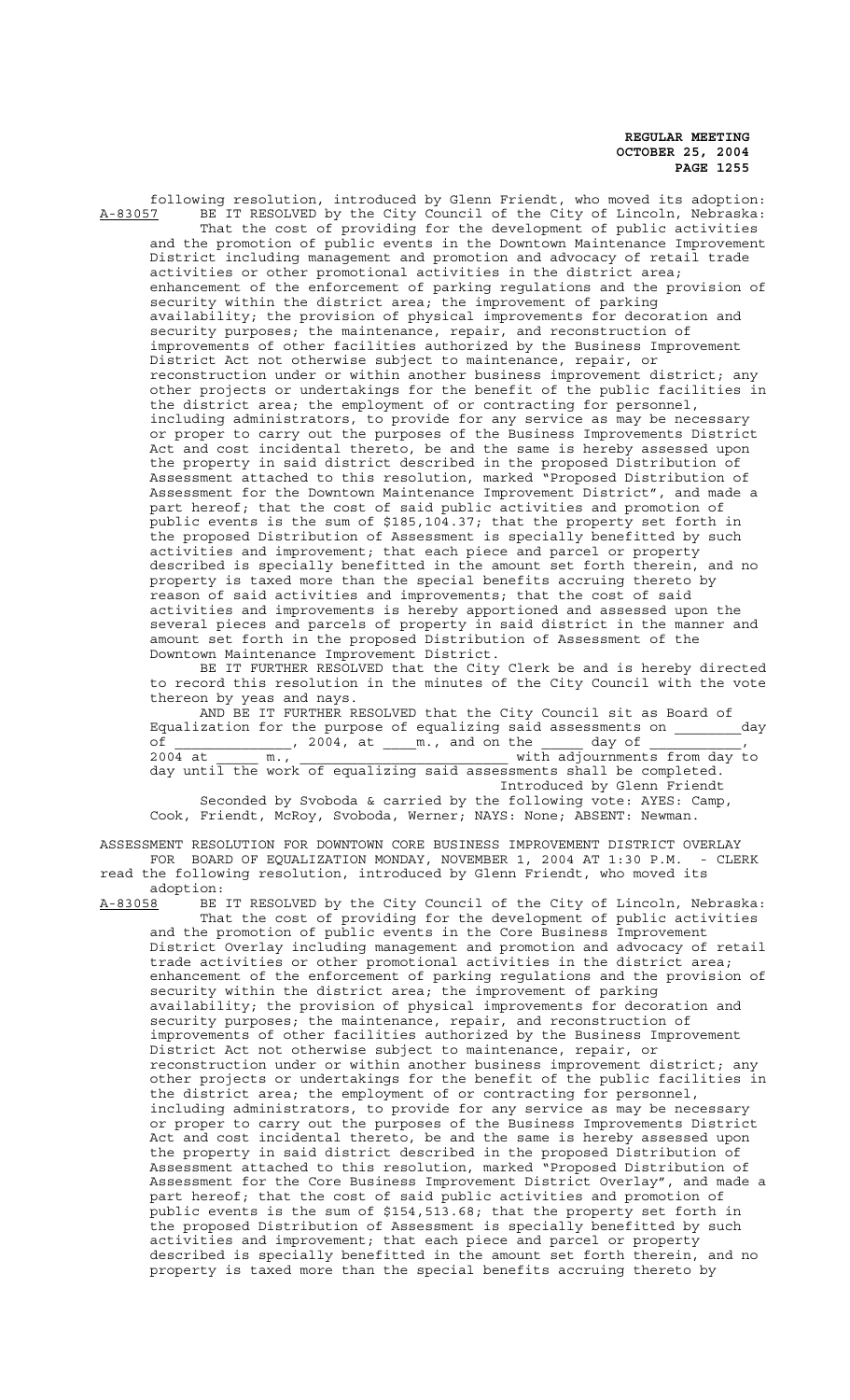> reason of said activities and improvements; that the cost of said activities and improvements is hereby apportioned and assessed upon the several pieces and parcels of property in said district in the manner and amount set forth in the proposed Distribution of Assessment of the Core Business Improvement District Overlay.

BE IT FURTHER RESOLVED that the City Clerk be and is hereby directed to record this resolution in the minutes of the City Council with the vote thereon by yeas and nays.

AND BE IT FURTHER RESOLVED that the City Council sit as Board of Equalization for the purpose of equalizing said assessments on \_\_\_\_\_\_\_\_\_\_\_\_\_\_\_day<br>of  $\qquad \qquad , \qquad 2004, \text{ at} \qquad \text{m., and on the} \qquad \text{day of} \qquad \qquad ,$ of  $\frac{1}{2004 \text{ at}}$ , 2004, at  $\frac{1}{2004}$ , and on the wit  $\frac{1}{2}$ ,  $\frac{2001}{20}$ ,  $\frac{2001}{20}$  at  $\frac{2001}{20}$  and  $\frac{2001}{20}$  and  $\frac{2001}{20}$  or  $\frac{2001}{20}$  or  $\frac{2001}{20}$  or  $\frac{2001}{20}$  or  $\frac{2001}{20}$  or  $\frac{2001}{20}$  or  $\frac{2001}{20}$  or  $\frac{2001}{20}$  or  $\frac{20$ day until the work of equalizing said assessments shall be completed.

Introduced by Glenn Friendt Seconded by Svoboda & carried by the following vote: AYES: Camp,

Cook, Friendt, McRoy, Svoboda, Werner; NAYS: None; ABSENT: Newman.

# ORDINANCES - 1<sup>ST</sup> READING

(Resolutions listed hereunder advance to Public Hearing on 10/25/04)

- CHANGE OF ZONE 04061 APPLICATION OF ASPEN BUILDERS, INC. FOR A CHANGE OF ZONE FROM AGR AGRICULTURAL RESIDENTIAL DISTRICT TO R-3 RESIDENTIAL DISTRICT ON PROPERTY GENERALLY LOCATED SOUTH OF WEST A STREET AND EAST OF S.W. 27TH STREET - CLERK read an ordinance, introduced by Glenn Friendt, amending the Lincoln Zoning District Maps attached to and made a part of Title 27 of the Lincoln Municipal Code, as provided by Section 27.05.020 of the Lincoln Municipal Code, by changing the boundaries of the districts established and shown thereon, the first time.
- AMENDING CHAPTER 14.56 OF THE LINCOLN MUNICIPAL CODE ESTABLISHING A PERMIT PROCESS FOR ISSUANCE OF A PERMIT TO PLACE PRIVATELY OWNED OUTDOOR ARTWORK IN THE PUBLIC RIGHT-OF-WAY OR ON PUBLICLY OWNED PROPERTY - CLERK read an ordinance, introduced by Glenn Friendt, amending Chapter 14.56 of the Lincoln Municipal Code relating to works of art by amending Section 14.56.030 to allow the issuance of permits for the placement of privately owned outdoor artwork in the public right-of-way or on publicly owned property in all zoning districts; amending Section 14.56.070 to provide that the permittee assumes all risk of loss in placing art on city property including damages, vandalism, and/or destruction of the work; amending Section 14.56.110 to provide such permits may be issued for a period of one to five years; and amending Section 14.56.120 to provide for an application fee rather than a permit fee and to provide that a collection of art intended to be a coordinated exhibit may be submitted under a single master application and be subject to a single application fee and subsequent annual renewal fee; and repealing Sections 14.56.030, 14.56.070, 14.56.110, and 14.56.120 of the Lincoln Municipal Code as hitherto existing, the first time.

# **ORDINANCES - 3RD READING & ASSOCIATED RESOLUTIONS**

ANNEXATION 04004 - AMENDING THE LINCOLN CORPORATE LIMITS MAP BY ANNEXING APPROXIMATELY 10.23 ACRES OF PROPERTY GENERALLY LOCATED AT SOUTH 98TH STREET AND OLD CHENEY ROAD. (IN CONNECTION W/04R-274, 04-191, 04R-271) - CLERK read an ordinance, introduced by Ken Svoboda, annexing and including the below described land as part of the City of Lincoln, Nebraska and amending the Corporate Limits Map attached to and made a part of Ordinance No. 18208, to reflect the extension of the corporate limits boundary of the City of Lincoln, Nebraska established and shown thereon, the third time.

SVOBODA Moved to pass the ordinance as read.

Seconded by Friendt & carried by the following vote: AYES: Camp, Cook, Friendt, McRoy, Svoboda, Werner; NAYS: None; ABSENT: Newman.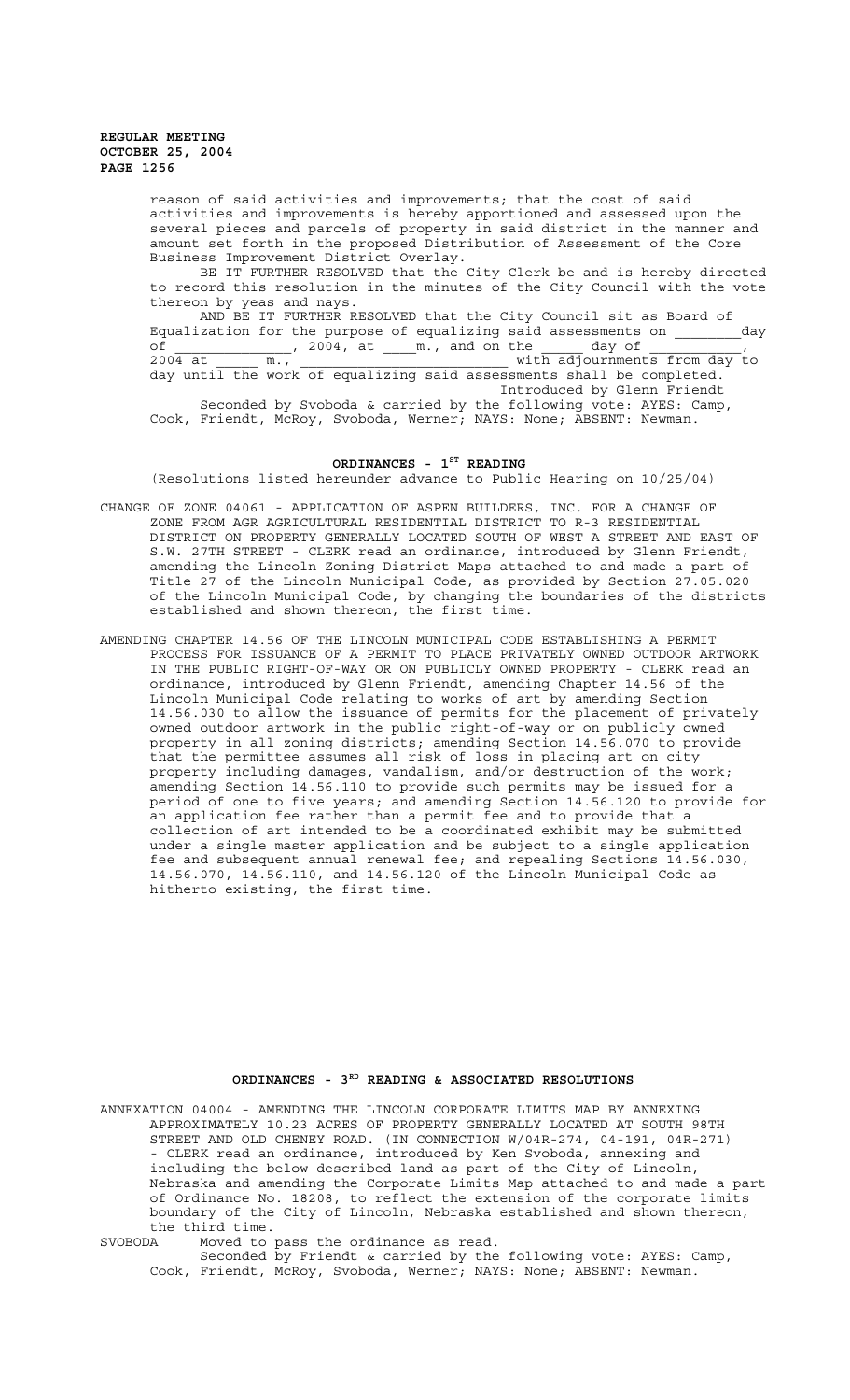The ordinance, being numbered **#18459**, is recorded in Ordinance Book , Page

APPROVING THE VINTAGE HEIGHTS 4TH ADDITION ANNEXATION AND ZONING AGREEMENT BETWEEN THE CITY AND PINE LAKE DEVELOPMENT, L.L.C., RELATING TO THE ANNEXATION OF APPROXIMATELY 10.23 ACRES, GENERALLY LOCATED AT SOUTH 98TH STREET AND OLD CHENEY ROAD. (IN CONNECTION W/04-190, 04-191, 04R-271)

- PRIOR to reading:<br>SVOBODA Moved to amen SVOBODA Moved to amend Bill No. 04R-274 by substituting the attached Substitute Vintage Heights  $4<sup>th</sup>$  Addition Conditional Annexation Agreement" for the Vintage Heights 4<sup>th</sup> Conditional Annexation Agreement marked as Attachment A to Bill No. 04R-274.

Seconded by McRoy & carried by the following vote: AYES: Camp, Cook, Friendt, McRoy, Svoboda, Werner; NAYS: None; ABSENT: Newman. CLERK Read the following resolution, introduced by Ken Svoboda, who moved

its adoption:<br>A-83059 BE IT R

BE IT RESOLVED by the City Council of the City of Lincoln, Nebraska:

That the agreement titled Vintage Heights 4th Addition Conditional Annexation and Zoning Agreement, which is attached hereto, marked as Attachment "A" and made a part hereof by reference, between the City of Lincoln and Pine Lake Development, L.L.C., outlining certain conditions and understandings relating to the annexation of approximately 10.23 acres of property generally located at South 98th Street and Old Cheney Road, is approved.

BE IT FURTHER RESOLVED that the Mayor is authorized to execute the Annexation Agreement on behalf of the City.

BE IT FURTHER RESOLVED that the City Clerk is directed to return two fully executed copies of this Agreement to Rick Peo, Chief Assistant City Attorney, for distribution to the Owner.

BE IT FURTHER RESOLVED that the City Clerk is directed to record the Annexation Agreement or a summary memorandum thereof with the Register of Deeds, filing fees to be paid by the City.

Introduced by Ken Svoboda Seconded by Friendt & carried by the following vote: AYES: Camp, Cook, Friendt, McRoy, Svoboda, Werner; NAYS: None; ABSENT: Newman.

CHANGE OF ZONE 04021 - APPLICATION OF PINE LAKE DEVELOPMENT, L.L.C. FOR A CHANGE OF ZONE FROM AG AGRICULTURAL AND AGR AGRICULTURAL RESIDENTIAL TO R-3 RESIDENTIAL FOR APPROXIMATELY 10.23 ACRES GENERALLY LOCATED AT SOUTH 98TH STREET AND OLD CHENEY ROAD. (IN CONNECTION W/04-190, 04R-274, 04R-271)- CLERK read an ordinance, introduced by Ken Svoboda, amending the Lincoln Zoning District Maps attached to and made a part of Title 27 of the Lincoln Municipal Code, as provided by Section 27.05.020 of the Lincoln Municipal Code, by changing the boundaries of the districts

established and shown thereon, the third time.<br>SVOBODA Moved to pass the ordinance as read. Moved to pass the ordinance as read.

Seconded by Friendt & carried by the following vote: AYES: Camp, Cook, Friendt, McRoy, Svoboda, Werner; NAYS: None; ABSENT: Newman. The ordinance, being numbered **#18460**, is recorded in Ordinance Book , Page

SPECIAL PERMIT 1762B - APPLICATION OF PINE LAKE DEVELOPMENT L.L.C. TO AMEND THE VINTAGE HEIGHTS COMMUNITY UNIT PLAN TO EXPAND THE BOUNDARY OF THE COMMUNITY UNIT PLAN AND WAIVERS TO THE PRELIMINARY PLAT PROCESS, WASTEWATER COLLECTION SYSTEM, SANITARY SEWER RUNNING OPPOSITE STREET GRADES IN VINE CLIFF DRIVE, TRANSFER OF SANITARY SEWER FROM ONE BASIN TO ANOTHER, DEAD-END STREET TO HAVE A 60' MINIMUM RADIUS TURNAROUND, LOTS EXCEEDING A MAXIMUM DEPTH OF THREE TIMES ITS WIDTH FOR LOTS 11 AND 12,

BLOCK 33, AND MINIMUM LOT DEPTH OF LESS THAN 120 FEET FOR LOTS ABUTTING A MAJOR STREET FOR LOTS 8 AND 9, BLOCK 33, ON PROPERTY GENERALLY LOCATED AT SOUTH 98TH STREET AND OLD CHENEY ROAD. (IN CONNECTION W/04-190, 04R-274, 04-191) - CLERK read the following resolution, introduced by Ken Svoboda, who moved its adoption: A-83060 WHEREAS, Pine Lake Development, L.L.C. has submitted an application designated as Special Permit No. 1762B for authority to expand the boundary of Vintage Heights Community Unit Plan and increase the overall density by three units with requested waivers to waive the preliminary plat process, and to allow a wastewater collection system not meeting City design standards, sanitary sewer running opposite street grades, transfer of sanitary sewer from one basin to another, dead-end street to have 60' minimum radius turnaround, lots exceeding a maximum depth to width ratio, and minimum lot depth of less than 120' for lots abutting a major street, on property located at South 98th Street and Old Cheney Road, and legally described to wit: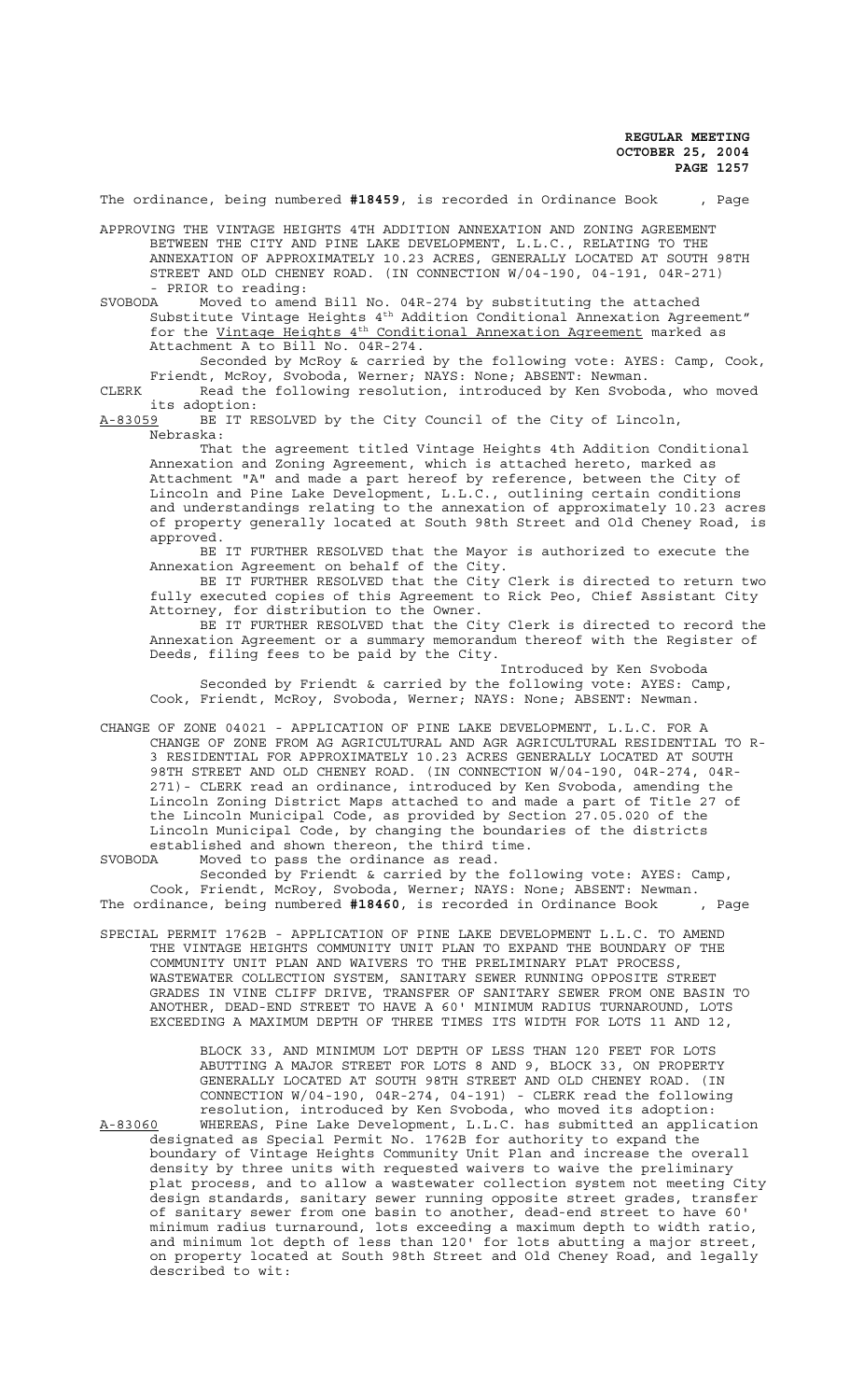A tract of land composed of Allegrini Terrace Addition, Allegrini Terrace 1st Addition, Vintage Heights 6th Addition, Vintage Heights 7th Addition, Vintage Heights 8th Addition, Vintage Heights 9th Addition, Vintage Heights 10th Addition, Vintage Heights 11th Addition, Vintage Heights 12th Addition, Vintage Heights 14th Addition, Vintage Heights 15th Addition, Vintage Heights 16th Addition, Vintage Heights 17th Addition, Lots 56 and 67 and a portion of Lot 17 and Vintage Heights 18th Addition, all located in Section 14, Township 9 North, Range 7 East of the 6th P.M., City of Lincoln, Lancaster County, Nebraska, and being more particularly described as follows:

Referring to the northeast corner of said Section 14; thence on the east line of said Section 14, south 00 degrees 11 minutes 08 seconds west (assumed bearing), 49.92 feet; thence north 89 degrees 48 minutes 52 seconds west, 50.00 feet to the point of beginning; thence south 00 degrees 11 minutes 08 seconds west, 100.00 feet; thence south 89 degrees 48 minutes 52 seconds east, 16.50 feet; thence south 00 degrees 11 minutes 08 seconds west, 300.60 feet; thence north 89 degrees 48 minutes 52 seconds west, 16.50 feet; thence south 00 degrees 11 minutes 09 seconds west, 1,250.91 feet; thence south 00 degrees 11 minutes 08 seconds west, 809.09 feet; thence south 00 degrees 11 minutes 29 seconds west, 126.58 feet; thence south 00 degrees 11 minutes 14 seconds west, 1,774.38 feet; thence north 89 degrees 55 minutes 58 seconds east, 17.00 feet; thence south 00 degrees 11 minutes 16 seconds west, 463.18 feet; thence north 89 degrees 48 minutes 49 seconds west, 17.00 feet; thence south 00 degrees 11 minutes 16 seconds west, 350.00 feet; thence south 89 degrees 52 minutes 59 seconds west, 1,458.33 feet; thence north 82 degrees 21 minutes 07 seconds west, 222.04 feet; thence south 83 degrees 46 minutes 02 seconds west, 281.60 feet; thence south 89 degrees 54 minutes 04 seconds west, 579.30 feet; thence north 89 degrees 30 minutes 37 seconds west, 69.59 feet; thence north 85 degrees 13 minutes 16 seconds west, 200.56 feet; thence south 86 degrees 12 minutes 02 seconds west, 200.56 feet; thence north 89 degrees 30 minutes 37 seconds west, 707.15 feet; thence south 00 degrees 14 minutes 46 seconds east, 17.00 feet; thence north 89 degrees 30 minutes 37 seconds west, 150.01 feet; thence north 00 degrees 14 minutes 46 seconds west, 1,288.98 feet; thence south 89 degrees 39 minutes 11 seconds east, 1,333.64 feet; thence north 00 degrees 40 minutes 35 seconds west, 1,325.56 feet; thence north 89 degrees 47 minutes 21 seconds west, 1,323.87 feet; thence north 00 degrees 27 minutes 10 seconds west, 440.17 feet; thence north 00 degrees 24 minutes 48 seconds west, 34.56 feet; thence south 86 degrees 32 minutes 50 seconds west, 93.42 feet; thence north 03 degrees 27 minutes 10 seconds west, 597.65 feet; thence north 19 degrees 44 minutes 29 seconds west, 153.65 feet; thence north 00 degrees 07 minutes 46 seconds east, 109.00 feet; thence south 89 degrees 52 minutes 26 seconds east, 174.81 feet; thence south 89 degrees 50 minutes 59 seconds east, 343.46 feet; thence south 08 degrees 18 minutes 44 seconds east, 119.18 feet; thence south 07 degrees 33 minutes 50 seconds east, 46.18 feet; thence south 16 degrees 01 minutes 11 seconds east, 44.97 feet; thence south 39 degrees 24 minutes 08 seconds west, 29.90 feet; thence south 49 degrees 54 minutes 57 seconds east, 99.67 feet; thence north 40 degrees 01 minutes 36 seconds east, 28.97 feet; thence south 48 degrees 03 minutes 17 seconds east, 215.97 feet; thence south 43 degrees 08 minutes 21 seconds east, 16.21 feet; thence south 42 degrees 57 minutes 07 seconds east, 40.63 feet; thence south 43 degrees 00 minutes 17 seconds east, 446.32 feet; thence south 42 degrees 59 minutes 45 seconds east, 339.78 feet; thence south 42 degrees 57 minutes 51 seconds east, 80.23 feet; thence south 42 degrees 59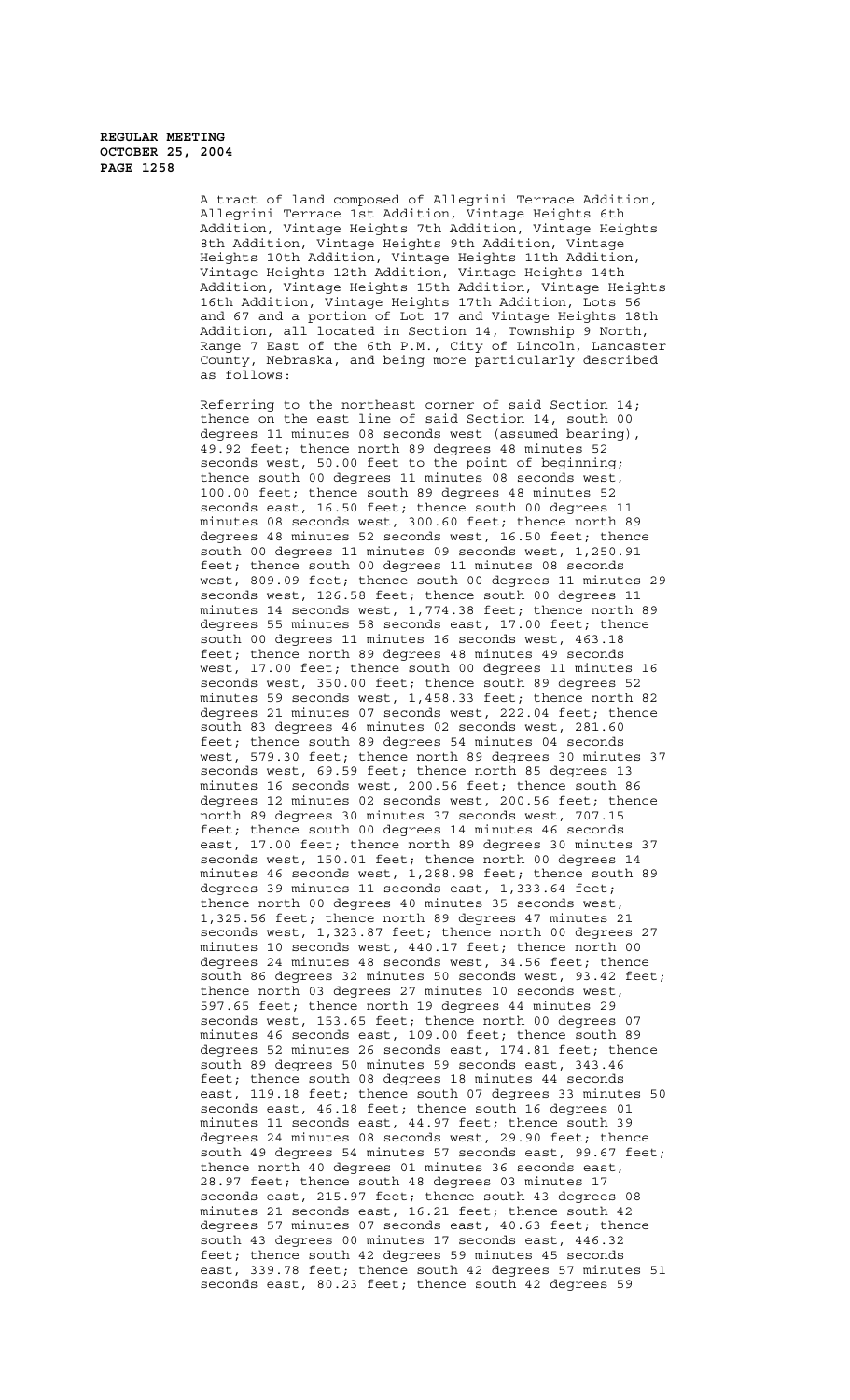minutes 31 seconds east, 118.30 feet; thence south 39 degrees 49 minutes 09 seconds east, 79.77 feet; thence south 28 degrees 52 minutes 11 seconds east, 33.72 feet; thence south 16 degrees 34 minutes 36 seconds east, 31.95 feet; thence south 03 degrees 30 minutes 22 seconds east, 23.76 feet; thence south 89 degrees 48 minutes 50 seconds east, 696.95 feet; thence north 00 degrees 10 minutes 56 seconds east, 130.00 feet; thence south 89 degrees 49 minutes 04 seconds east, 31.33 feet; thence north 00 degrees 10 minutes 56 seconds east, 379.00 feet; thence north 14 degrees 26 minutes 30 seconds west, 104.95 feet; thence north 16 degrees 17 minutes 11 seconds west, 88.48 feet; thence north 01 degrees 39 minutes 50 seconds west, 102.28 feet; thence south 65 degrees 34 minutes 11 seconds west, 76.00 feet; thence north 24 degrees 25 minutes 49 seconds west, 120.00 feet; thence north 65 degrees 34 minutes 11 seconds east, 29.00 feet; thence north 24 degrees 25 minutes 49 seconds west, 158.71 feet; thence north 29 degrees 33 minutes 43 seconds east, 36.21 feet; thence north 65 degrees 34 minutes 11 seconds east, 122.71 feet; thence north 24 degrees 25 minutes 49 seconds west, 73.45 feet; thence south 78 degrees 29 minutes 26 seconds east, 621.26 feet; thence south 89 degrees 48 minutes 52 seconds east, 195.52 feet; thence north 00 degrees 11 minutes 08 seconds east, 997.22 feet; thence north 89 degrees 43 minutes 02 seconds west, 200.00 feet; thence north 00 degrees 11 minutes 08 seconds east, 533.00 feet; thence south 89 degrees 43 minutes 02 seconds east, 1,272.17 feet to the point of beginning containing 13,222,115.25 square feet (303.54 acres) more or less;

WHEREAS, the real property adjacent to the area included within the site plan for this expanded community unit plan will not be adversely affected; and

WHEREAS, said site plan together with the terms and conditions hereinafter set forth are consistent with the intent and purpose of Title 27 of the Lincoln Municipal Code to promote the public health, safety, and general welfare.

NOW, THEREFORE, BE IT RESOLVED by the City Council of the City of Lincoln, Nebraska:

That the application of Pine Lake Development L.L.C., hereinafter referred to as "Permittee", to expand the boundary of Vintage Heights Community Unit Plan and increase the overall density by three units, on the property legally described above, be and the same is hereby granted under the provisions of Section 27.63.320 and Chapter 27.65 of the Lincoln Municipal Code upon condition that construction and operation of said community unit plan be in strict compliance with said application, the site plan, and the following additional express terms, conditions, and requirements:

1. This permit approves 964 dwelling units on 303.5 acres and the following waivers to the Land Subdivision Ordinance, Zoning Code and Design Standards:

> a. The requirement of Lincoln Municipal Code § 26.11.020 that a preliminary plat is required for all subdivisions is waived, except that this waiver of the preliminary plat shall only be effective for a period of ten years from the date of the this approval, and shall be of no force or effect thereafter. This waiver is further subject to the requirement that if any final plat on all or a portion of the approved community unit plan is submitted five years or more after the effective date of the community unit plan, the City may require that a new community unit plan be submitted, pursuant to all the provisions of Section 26.31.015. A new community unit plan may be required if the subdivision ordinance, the design standards, or the required improvements have been amended by the city; and as a result, the community unit plan as originally approved does not comply with the amended rules and regulations.

b. The requirement of § 3.6 of the Sanitary Sewer Design Standards that the slope of the sanitary sewer should parallel the slope of the street is waived to allow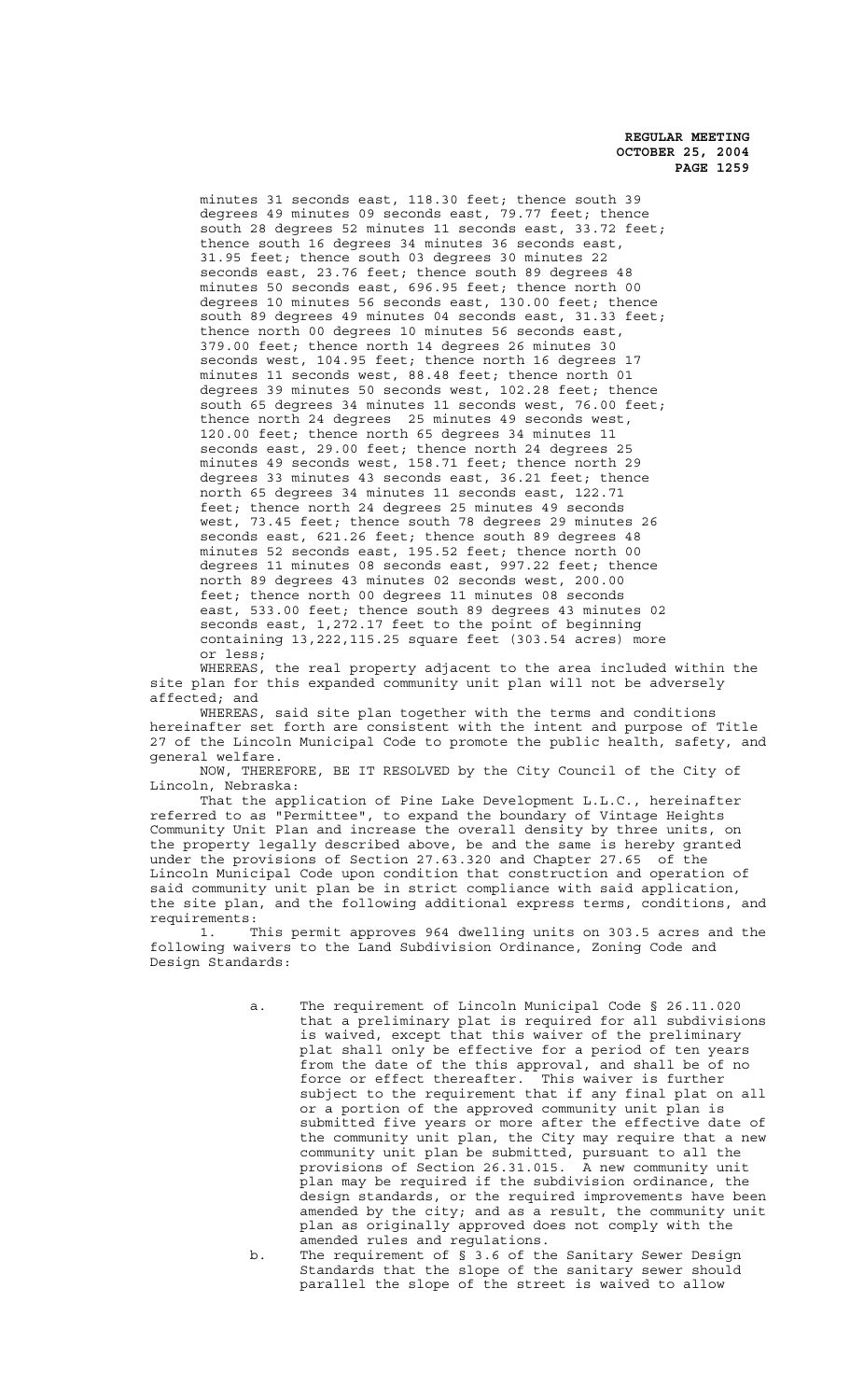> sewer to flow opposite street grades in Vine Cliff Drive provided the maximum and minimum allowable sewer depths are not exceeded.

- c. The requirement of Section 2.1 of the Sanitary Sewer Design Standards prohibiting the transfer of wastewater from one watershed to another is waived to allow the transfer of sanitary sewer from one basin to another provided that the Antelope Creek sewer has sufficient .<br>capacity for the added drainage area.
- d. The requirement of Lincoln Municipal Code § 26.23.140(e) that a lot shall have a maximum 3 to 1 lot depth to
- width ratio is waived for Lots 11 and 12, Block 33. e. The requirement of Lincoln Municipal Code § 26.23.140 that residential lots abutting a major street shall have a minimum depth of 120' is waived for Lots 8 and 9, Block 33.
- 2. Before receiving building permits:
	- a The Permittee must submit a revised and reproducible final plan including 5 copies and the plans are acceptable.
	- b. The construction plans shall conform to the approved plans.
	- c. Final Plats within the area of this community unit plan must be approved by the City.

3. Before occupying the dwelling units all development and construction shall have been completed in compliance with the approved plans.

All privately-owned improvements shall be permanently maintained by the Permittee or an appropriately established homeowners association approved by the City Attorney.

5. The site plan approved by this permit shall be the basis for all interpretations of setbacks, yards, locations of buildings, location of parking and circulation elements, and similar matters.

6. The terms, conditions, and requirements of this resolution shall be binding and obligatory upon the Permittee, and its successors, and assigns. The building official shall report violations to the City Council which may revoke the special permit or take such other action as may be necessary to gain compliance.

7. The Permittee shall sign and return the City's letter of acceptance to the City Clerk within 30 days following approval of the special permit, provided, however, said 30-day period may be extended up to six months by administrative amendment. The City Clerk shall file a copy of the resolution approving the special permit and the letter of acceptance with the Register of Deeds, filing fees therefor to be paid in advance by the Permittee.<br>8. The site plan

The site plan as approved with this resolution voids and supersedes all previously approved site plans, however all resolutions approving previous permits remain in force unless specifically amended by this resolution.

Introduced by Ken Svoboda Seconded by Friendt & carried by the following vote: AYES: Camp, Cook, Friendt, McRoy, Svoboda; NAYS: Werner; ABSENT: Newman.

STREET NAME CHANGE NO. 04007 - RENAMING A PORTION OF NORTH 16TH STREET AS "ROCKFORD DRIVE" IN THE NORTH HILLS 2ND ADDITION, GENERALLY LOCATED AT NORTH 16TH STREET AND MORTON STREET - CLERK read an ordinance, introduced by Jon Camp, changing the name of North 16<sup>th</sup> Street to Rockford Drive located in North Hills 2<sup>nd</sup> Addition, as approved by the Preliminary Plat, the third time.

CAMP Moved to pass the ordinance as read.

Seconded by Svoboda & carried by the following vote: AYES: Camp, Cook, Friendt, McRoy, Svoboda, Werner; NAYS: None; ABSENT: Newman. The ordinance, being numbered **#18461**, is recorded in Ordinance Book , Page

ACCEPTING A WARRANTY DEED FOR THE RIGHT-OF-WAY FOR BLANCHARD BOULEVARD FROM NORTHWOODS, LLC - CLERK read an ordinance, introduced by Jon Camp, accepting Northwoods, L.L.C.'s offer by deed to dedicate Blanchard Boulevard right-of-way, the third time.

CAMP Moved to pass the ordinance as read.

Seconded by Svoboda & carried by the following vote: AYES: Camp, Cook, Friendt, McRoy, Svoboda, Werner; NAYS: None; ABSENT: Newman. The ordinance, being numbered **#18462**, is recorded in Ordinance Book , Page

### **RECONSIDERATION**